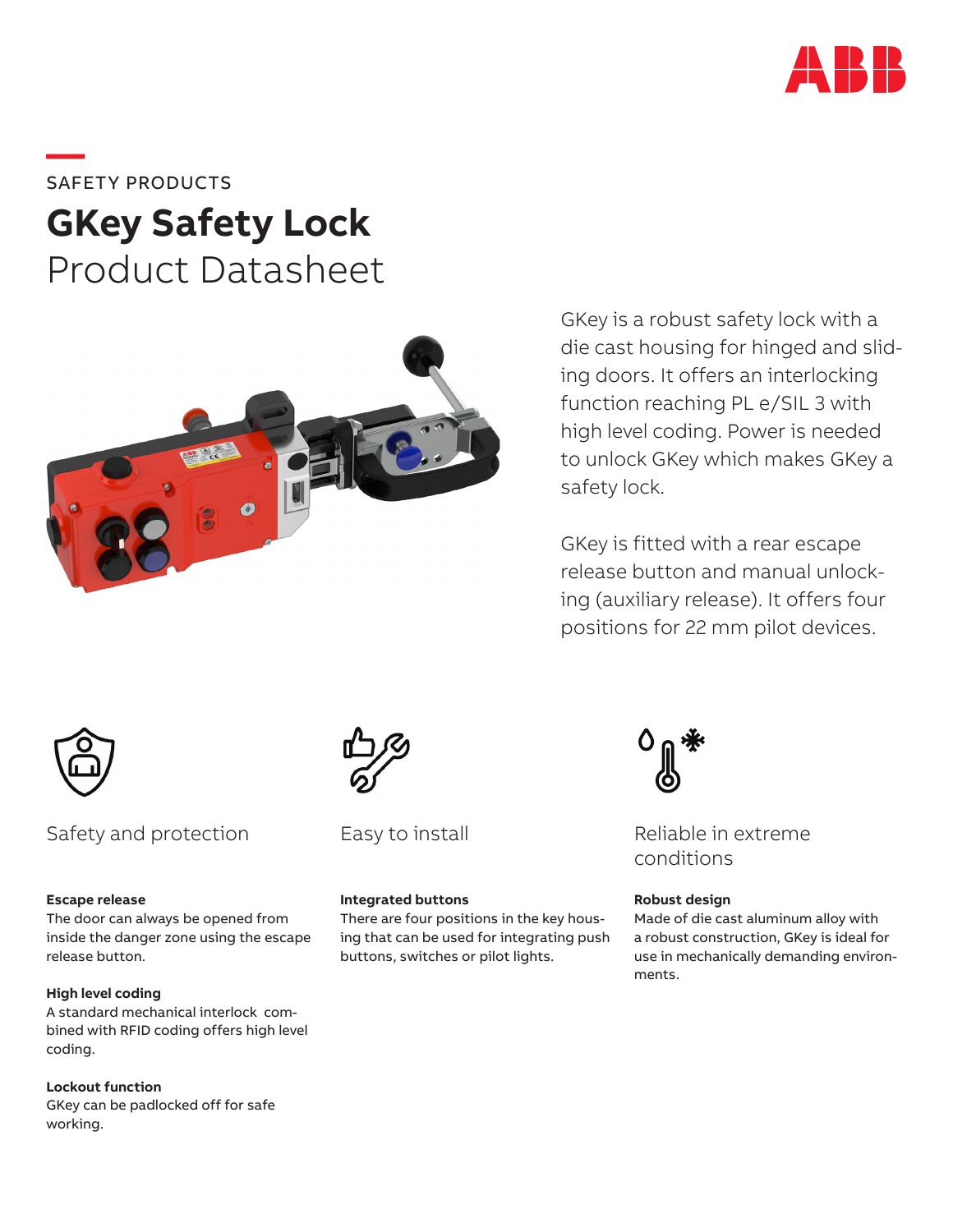# **— Ordering details**

GKey



**GKey4 RU**



**FHS GKey4**



**RHS GKey MKey SCS GKey MKey**





**CP1-11C-10**

**CE3P-10R-02**





**C2SS1-10B-20**





**KA1-8120**

#### **— Ordering Details**

For a complete safety lock, a switch and a mounting plate with front handle must be ordered separately. Rear handle, spring catch, pilot devices and blanking plugs for the unused positions are available and also ordered separately.

#### **— Switches**

| All models are fitted with an escape release button and delivered with a high level coded RFID actuator. |                                              |     |          |                 |
|----------------------------------------------------------------------------------------------------------|----------------------------------------------|-----|----------|-----------------|
| Material (body)                                                                                          | Positions for pilot devices    Manual unlock |     | Tvpe     | Order code      |
| Die cast                                                                                                 |                                              | Yes | GKev4 RU | 2TLA050304R0002 |

#### **— Mounting plate with front handle**

The handle can be mounted on hinged doors and sliding doors, on the left or on the right. Note that door and frame must be aligned when the door is closed.

| Each order code includes a mounting plate for the switch and a front handle. |                                             |           |                 |
|------------------------------------------------------------------------------|---------------------------------------------|-----------|-----------------|
| Type of handle                                                               | Material (mounting plates and sliding bolt) | Tvpe      | Order code      |
| Sliding                                                                      | Die cast                                    | FHS GKev4 | 2TLA050310R0032 |

#### **— Accessories - Rear handle and spring loaded catch**

The spring loaded catch prevents from closing the door by mistake. When the sliding handle is in open position, the catch must be pulled in order to be able to push back the handle to closed position.

| Type of handle | Material | Description  | Type                 | Order code      |
|----------------|----------|--------------|----------------------|-----------------|
| Sliding        | Die cast | Rear handle  | RHS GKey MKey        | 2TLA050040R0510 |
|                |          | Spring catch | <b>SCS GKey MKey</b> | 2TLA050040R0511 |

#### **Accessories - Pilot devices**

**—**

Pilot devices and blanking plugs must be ordered separately. Make sure that the total amount is 4, so that all holes in GKey4 are covered.

| Description                             | <b>Contacts</b> | <b>Illuminated</b> | Voltage    | Type            | Order code   |
|-----------------------------------------|-----------------|--------------------|------------|-----------------|--------------|
| Emergency stop button                   | 2NC             | No                 | 24 V AC/DC | CE3P            | CE3P-10R-02  |
| Selector switch                         | 2NO             | No                 | 24 V AC/DC | C2SS1           | C2SS1-10B-20 |
| Push button Green                       | 1NO             | Yes                | 24 V AC/DC | CP <sub>1</sub> | CP1-11G-10   |
| Push button Yellow                      | 1NO             | Yes                | 24 V AC/DC | CP <sub>1</sub> | CP1-11Y-10   |
| Push button Blue                        | 1NO             | Yes                | 24 V AC/DC | CP <sub>1</sub> | CP1-11L-10   |
| Push button White/Clear                 | 1NO             | Yes                | 24 V AC/DC | CP <sub>1</sub> | CP1-11C-10   |
| Push button Black                       | 1NO             | No                 | 24 V AC/DC | CP <sub>2</sub> | CP2-10B-10   |
| <b>Blanking plug Black</b>              |                 |                    |            | MA1             | MA1-8130     |
| Legend plate holder<br>(without insert) |                 |                    |            | KA1             | KA1-8120     |

#### **More information**

For more optional pilot devices, pre-printed legend plate inserts and other accessories, please see the Compact range of ABB pilot devices:

http://new.abb.com/low-voltage/products/pilot-devices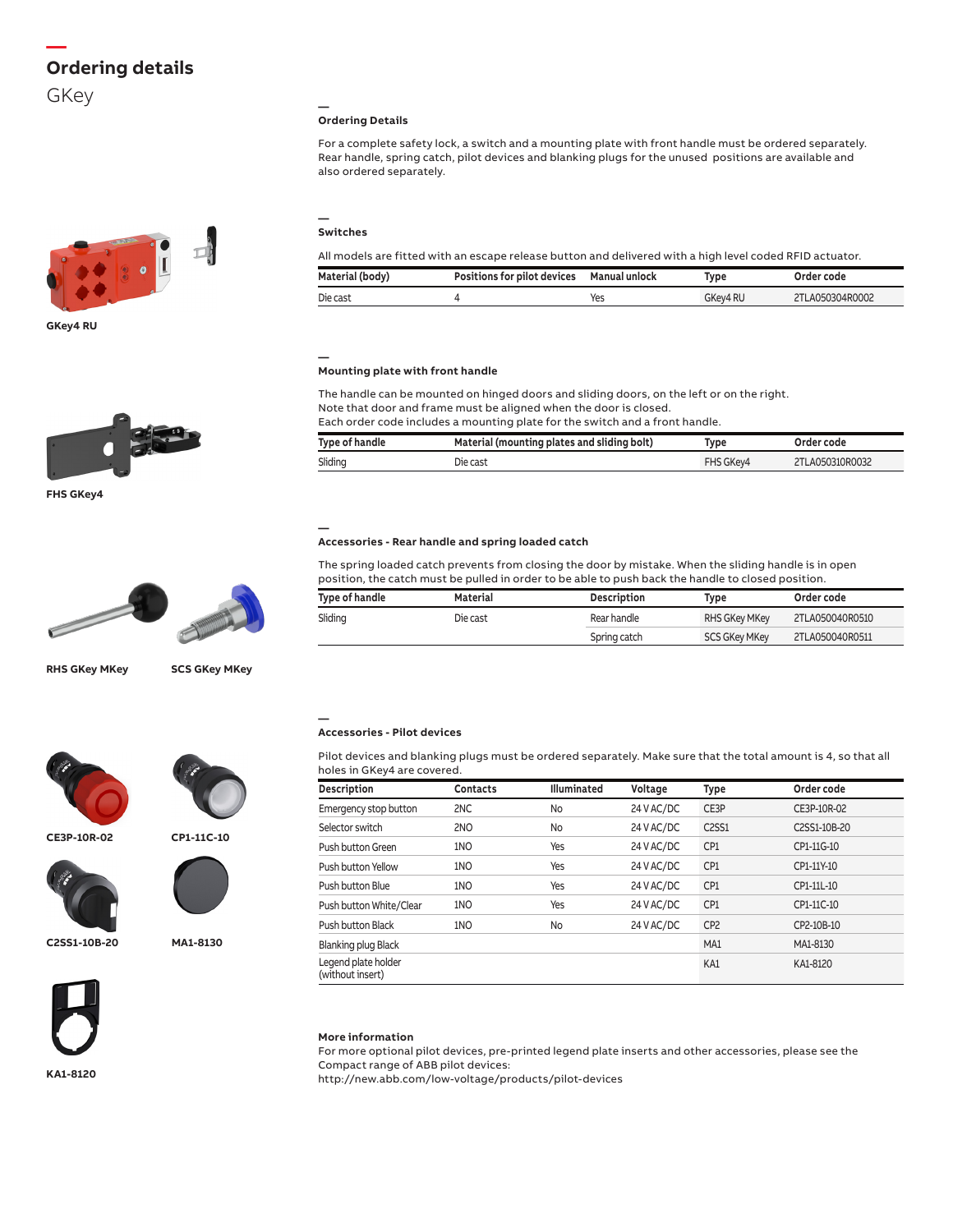# **— Technical data**

#### **— Technical data**

| Approvals                     | $c(\bar{U}_L)$ us                                                                                                                                                               |  |  |
|-------------------------------|---------------------------------------------------------------------------------------------------------------------------------------------------------------------------------|--|--|
| Conformity                    | C٤<br>2006/42/EC                                                                                                                                                                |  |  |
|                               | EN 60947-5-3<br>EN ISO 14119                                                                                                                                                    |  |  |
|                               | EN ISO 13849-1                                                                                                                                                                  |  |  |
|                               | EN 62061<br><b>UL 508</b>                                                                                                                                                       |  |  |
| <b>Functional safety data</b> |                                                                                                                                                                                 |  |  |
| EN 62061:2005+A1:2013         | SIL <sub>3</sub><br>PFH = $4.77 \times 10^{-10}$ (corresponds to 4.8% of SIL3),<br>PFD = $4.18 \times 10^{-5}$ (corresponds to 4.2% of SIL3)<br>Proof test interval $T_1 = 20a$ |  |  |
| EN ISO 13849-1:2008           | PL e (if both channels are used in conjunction with a SIL3/PL e control device),<br>Category 4, MTTF <sub>3</sub> = 1100 a, DC high                                             |  |  |
| <b>Assumptions</b>            | $d_{\text{on}}$ = 365d, h <sub>on</sub> = 24h                                                                                                                                   |  |  |
|                               | If the product usage differs from these assumptions (different load, operating frequency, etc.) the values must be adjusted accordingly.                                        |  |  |
| <b>Electrical data</b>        |                                                                                                                                                                                 |  |  |
| Operating voltage             | +24 VDC ± 10%                                                                                                                                                                   |  |  |
| <b>Holding force</b>          | 3000N                                                                                                                                                                           |  |  |
| Mechanical data               |                                                                                                                                                                                 |  |  |
| Connection                    | M20 (x3)                                                                                                                                                                        |  |  |
| <b>Operating temperature</b>  | $-25 °C  +40 °C$                                                                                                                                                                |  |  |
| <b>Protection class</b>       | IP65. (If pilot devices have better protection class a higher rating can be achieved.)                                                                                          |  |  |

## **More information**

For more information, e.g. the complete technical information,see product manual: GKey 2TLC010048M0201

#### **— Electrical connection**



Actuator must be in place and RFID coding verified for the safety contacts to close.